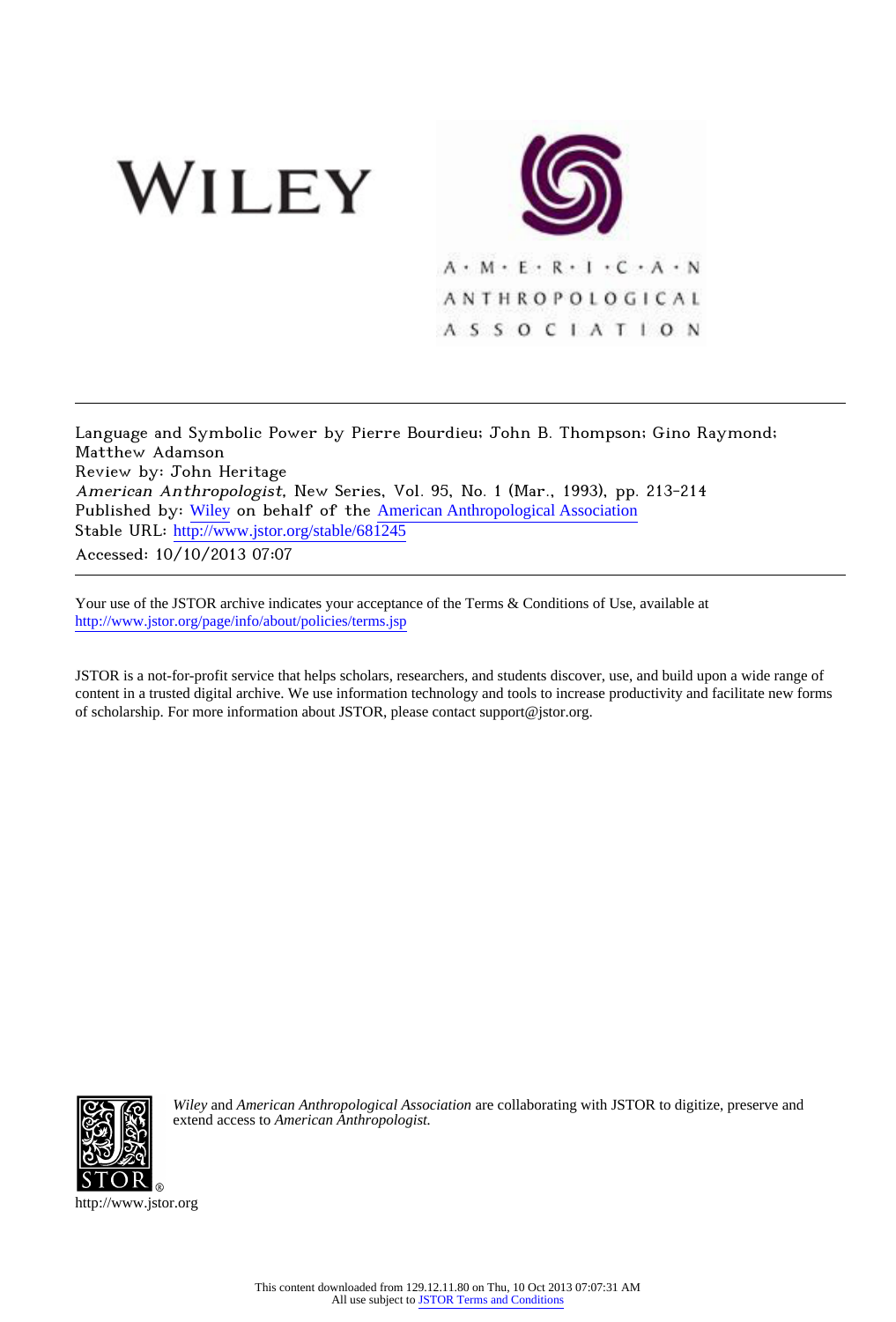**cities and were themselves a dominating culture now come to ruin, is a fine place to begin.** 

**Language and Symbolic Power. Pierre Bourdieu (John B. Thompson, ed.; Gino Raymond and Matthew Adamson, trans.). Cambridge, MA: Harvard University Press, 1991. 312 pp.** 

## **JOHN HERITAGE**

**University of California, Los Angeles** 

**The diverse but overlapping essays in this volume, written between 1975 and 1984, range over topics in language, ritual, symbolism, and classification, and their relation to political power. In the first two essays, Bourdieu makes a frontal assault on linguistic models and metaphors-which, from Saussure on, have focused exclusively on the internal structure of languages, and which, through the fictions of a homogeneous speech community populated by ideal speaker-hearers, have disconnected the study of language from social relations, social class, and power. He illustrates the sociological deficiency of this perspective by pointing to the ways in which it ignores and naturalizes the process through which the "linguistic communities" of Europe have been created. This process-closely tied to the formation of nation-states-has involved the imposition of elite-based official languages through education and the standardization of written forms. The creation of a "standard language" inaugurates an environment of differential access to socially valued linguistic forms and of socially disvalued dialects and regional and class-based variations, while establishing a context for conflict and competition involving interrelated linguistic and social differentiation.** 

**In his theoretical elaboration of this view (ch. 2), Bourdieu argues that particular linguistic practices derive value from their association with prestige groups and institutional authority. This value emerges and is profited from in relation to particular markets. For example, formal discourse provides a context in which standardized accents, vocabulary, and grammar are highly valued, though they can also, on occasion, be exploited through "strategies of condescension" (pp. 68-69). The members of a linguistic community share a knowledge of and commitment to the relative values of particular linguistic practices that is cultivated in schools and the public institutions of society. But each member is also the carrier of a set of such practices-preconceptually ingrained in the individual's vocal and**  **conceptual routines as a linguistic "habitus"-that represent a stock of linguistic "capital" which will further, or hinder, the person's social and linguistic projects.** 

**In subsequent essays, Bourdieu focuses on symbolism and ritual. Radicalizing Austin on felicity conditions, he points to the wide range of extralinguistic institutional constraints on performatives, with a particular focus on the powers of delegates and spokespersons as the users of the symbolic capital of social groups. In a related essay (ch. 4), Bourdieu considers the role of investitures and credentializing as means of creating and conferring symbolic capital. Shared recognition of and commitment to the value of these symbols is a precondition for their effectiveness. The topic of challenges to this recognition emerges in "Description and Prescription" (ch. 5), which deals with the strategies of struggle between the agents of "heretical" discourses (which relativize and problematize these symbols and the classifications on which they rest) and those of dominant groups that attempt to render such discourses transparent and natural.** 

**Part 3 of this volume develops Bourdieu's analysis of symbolic power in relation to political institutions. Here the central focus of his discussion concerns the separation, within a representative democracy, between the general public and political professionals that has reduced the public to the status of "consumers" (p. 172). This separation, he argues in "Political Representation," is one that leaves professionals with the cultural capital to create political products, programs, and campaigns, but to do so within a limited set of options. Entry into the professional field is limited by rites of institution that confer cultural capital while also creating a "political habitus"-a skill in and a commitment to the "rules of the game."** 

**Underlying Bourdieu's particular arguments is a general conception of social organization as a set of partially integrated social spheres-economic, political, religious, intellectual--each of which is characterized by differential access to valued resources. In these spheres, the participants act through symbols and systems of representation that are themselves contested. Competitive action and its outcomes in any particular sphere cannot be reductively viewed as the product of positions in others, and Bourdieu is generally critical of most forms of Marxist analysis. Instead, this book represents an important effort to rethink issues of language, symbolism, and legitimacy in the context ofa flexible conceptualization of social class and its potentials. Rooted in distinctively European (and French) preoccupa-**